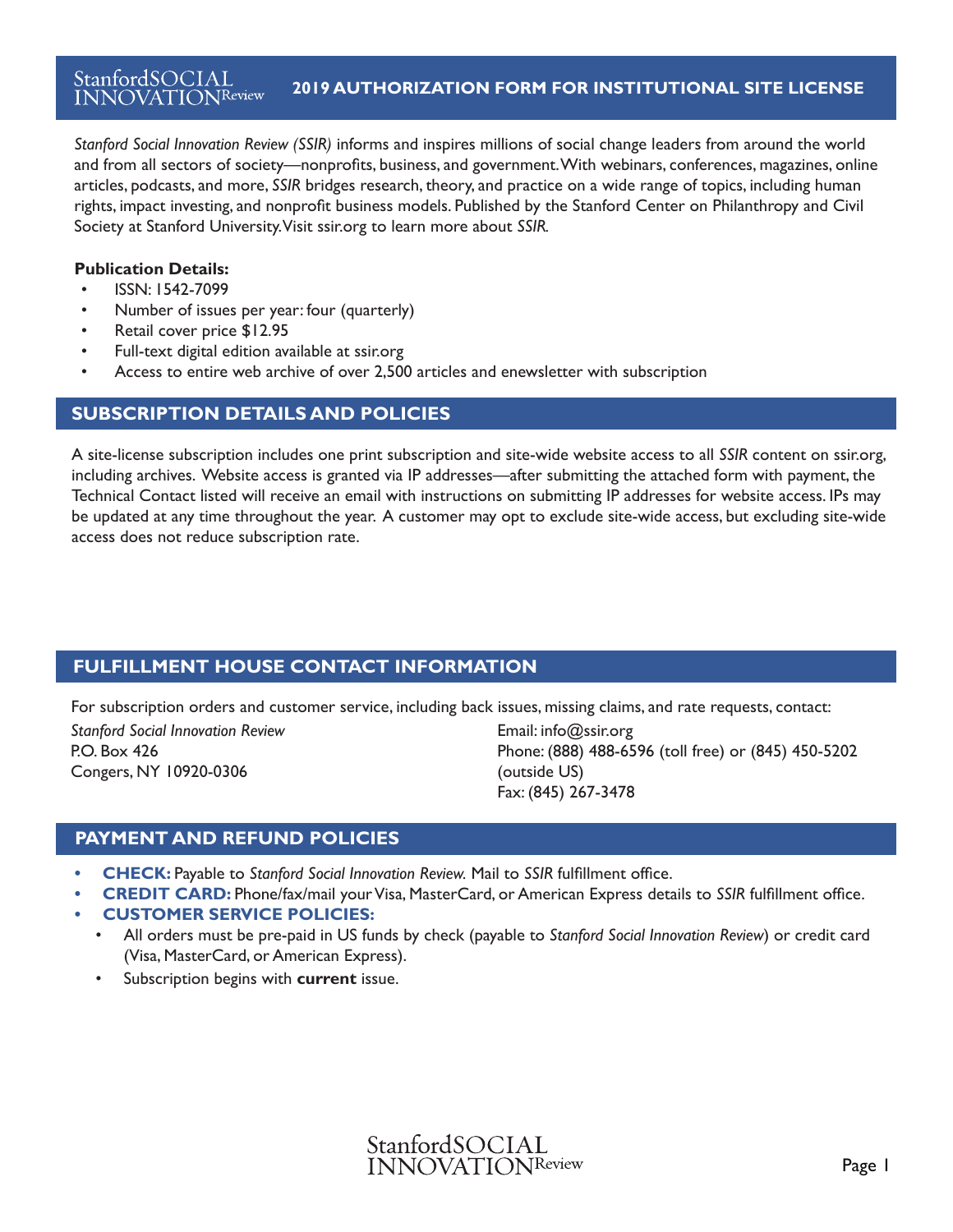### **SITE-LICENSE SUBSCRIPTION FOR ORGANIZATIONS: TIERED PRICING STRUCTURE**

*SSIR* employs a tiered pricing structure based on type of customer organization. Please choose the appropriate category from the options below.

**(1) FOUNDATIONS & NONPROFITS:** All non-university philanthropic and nonprofit customers are included in this category. Number of users is defined as number of full-time employees at organization.

| <b>Number of Users*</b> | <b>Price Per Year</b> |
|-------------------------|-----------------------|
| $1 - 74$                | \$400                 |
| 75-299                  | \$600                 |
| $300+$                  | \$1,200               |

**(2) UNIVERSITY LIBRARIES & EDUCATIONAL INSTITUTIONS:** Universities get a discounted price based on number of full-time students. This category includes standalone graduate degree programs, online learning programs, and all educational institutions undergraduate and above. For high school level and below, see (3).

| <b>Number of Users*</b> | <b>Price Per Year</b> |
|-------------------------|-----------------------|
| $1 - 1.499$             | \$300                 |
| 1,500-5,999             | \$400                 |
| 6,000-39,999            | \$500                 |
| $40,000+$               | \$600                 |

- **(3) NON-UNIVERSITY LIBRARIES & GOVERNMENT DEPARTMENTS:** Flat fee of \$300 (\$150 agency remittance to *SSIR*) for for all non-university public libraries, high schools, and small government departments. Please note that libraries at public universities are not included in this category, and should refer to (2) for price.
- **(4) FOR-PROFIT & OTHER:** Contact *SSIR* at info@ssir.org to discuss prices for for-profit customers—including forprofit social enterprises and benefit corporations—and customers that don't fall into categories 1-3

\*Please note that we charge based on number of users, rather than geographic location. Institutions with multiple offices/campuses should refer to total number of enrolled full-time students for universities or full-time employees for nonprofits/foundations for their correct price tier. Please contact *SSIR* at info@ssir.org if you have any questions about an institution's tier.

**ADD-ON PRICING:** Customers can add multiple print magazine copies sent to additional addresses for \$20 per address per year. This price only applies to institutional subscription customers.